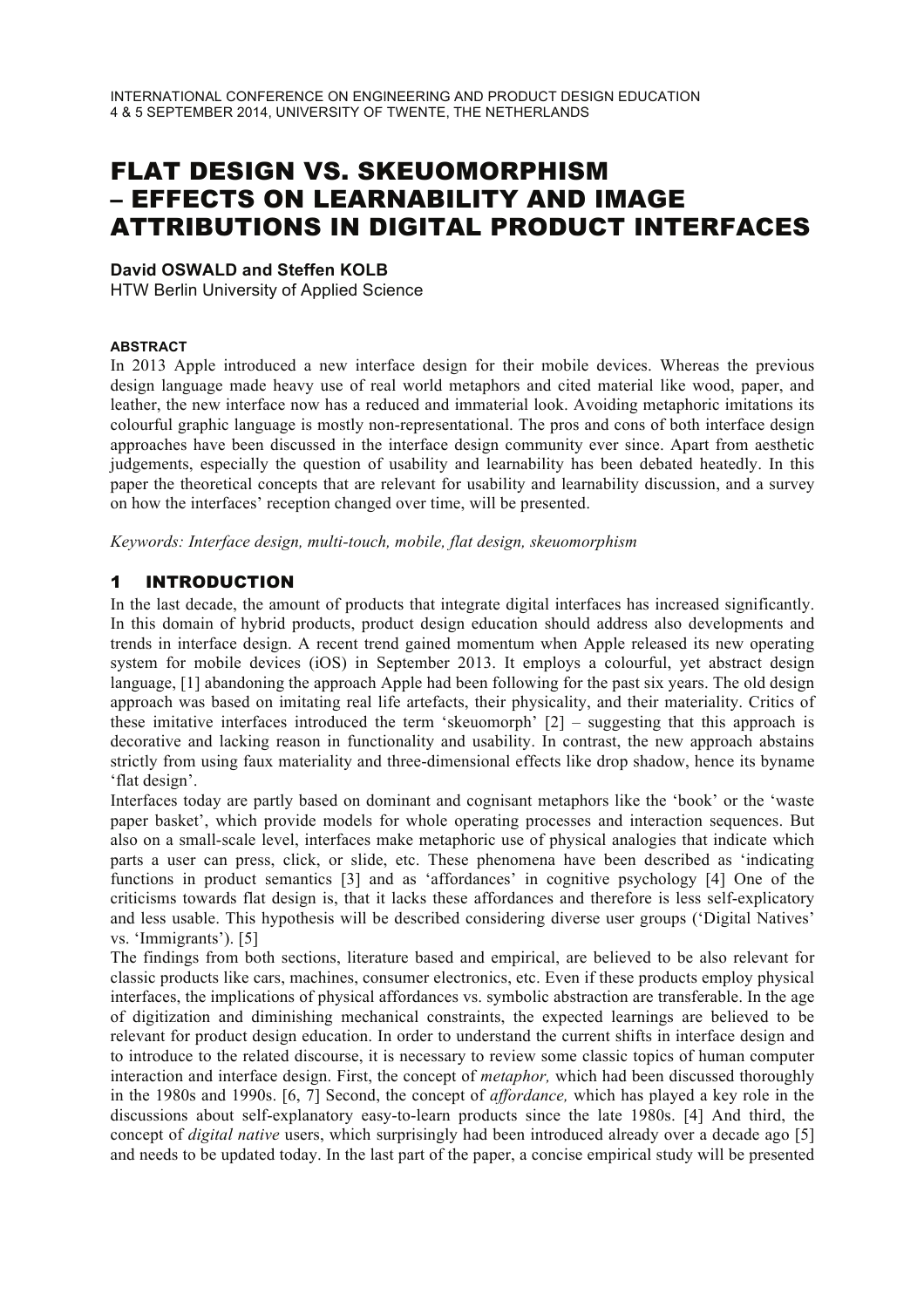on how the subjective perception of iOS6 and iOS7 has changed during the eight months since the presentation of iOS7.

#### 2 METAPHORS

Physical artefacts can often be understood by merely looking at them. We are capable to figure out how a mechanism works by exploring it with our eyes, depending on previous knowledge and experience we see possibilities to move, press, or turn, and we know and recognize mechanical constellations that restrict these possibilities. This does rarely happen when we look at digital equipment. A look into the hardware does not easily tell if we are dealing with a GPS-tracker, a mobile audio recorder, or a control unit for heating systems. Even if a look at the digital statuses and processes inside the silicone modules was possible, it would not be meaningful for us – meaningless zeros and ones. To overcome this problem, 'humane' interfaces were invented, which are all based on language and (visual) metaphors.

The big era of the metaphor in computer interfaces began when the first affordable pointing device – the 'mouse' – and enough computing power for a graphical display was available. Now the transfer of real life concepts to the computer screen had become technically feasible. In the late 1970s and early 1980s a new visual interface paradigm imitated the real life context of the new target audience: the office. Until the 1970s only specialists could operate computers. Now 'simple' office clerks and secretaries were to use them. To lower the cognitive effort and cost of learning, familiar items where imitated: a desktop, files, folders, and waste paper baskets. [8]

A second wave of real life metaphors became fashionable with the 1990s 'multimedia' interfaces. Driven by the upcoming World Wide Web, computer games and multimedia edutainment, the computer started to migrate into home offices and living rooms. Again metaphoric approaches were used to facilitate computer use for everyone. Microsoft even developed a Windows substitute based on a visual *living-room* metaphor (Microsoft Bob). [9] The idea behind this approach is, simply put: Give inexperienced people what they already know: Office people get an office interface, users who use a personal computer in their free time get an living-room interface. Still the approach failed this time, because the desktop metaphor had already been internalised by too many users – and it simply fits better to most of the activities and functions offered by a computer at that time.

Until Apple introduced the iPhone in 2007, the discussion about the pros and cons of strong real life metaphors stagnated. Still, there had been a continuous discourse about if and how to move interface design 'beyond the desktop'. However, simply rebuilding the physical world in interfaces was hardly considered an innovative option anymore. Along with the multi-touch interaction paradigm, Apple then revived the idea of transferring knowledge from the real to the digital world and resumed the discussion about metaphors. Very similar to Microsoft Bob, books on the iPhone and iPad looked again like real books with stitched leather covers stored in wooden shelves, calendars showed chrome plated spiral binding, and so forth. [10]

# 3 AFFORDANCE

As said at the beginning of the section about metaphors, we often figure out what an object allows us to do with it, by mere visual exploration. Based on experience with other objects in our environment, we learned about the laws of physics, mechanics, and about relations between our body and the things that surround us. Seeing a gap or a hole, we directly 'see' for instance if we would be able to insert a fingertip or only a fingernail. Gibson, a cognitive psychologist, coined the term *affordance* to describe this relation between a subject and an object. [4] Even earlier, these self-explanatory functions had been described as *indicating signs* in German product design theory [11], and in the product semantics approach [12]. These *designed* affordances (from the designer's point of view), or *perceived* affordances (from the user's point of view) can also be understood as *micro-metaphors*. Whereas for instance music software often imitates a recording studio and its equipment on all levels – workflow, spatial layout, interaction patterns with modules like mixers and effects, and colours and materials – the design of affordances only employs basic physical and mechanical rules. The orientation of the groove of a slider for instance clearly indicates in which direction the slider can be dragged. To do so, a photorealistic rendering of a brushed stainless steel slider is not necessary. To communicate the mechanical restriction to only one direction a simple black and white representation will suffice.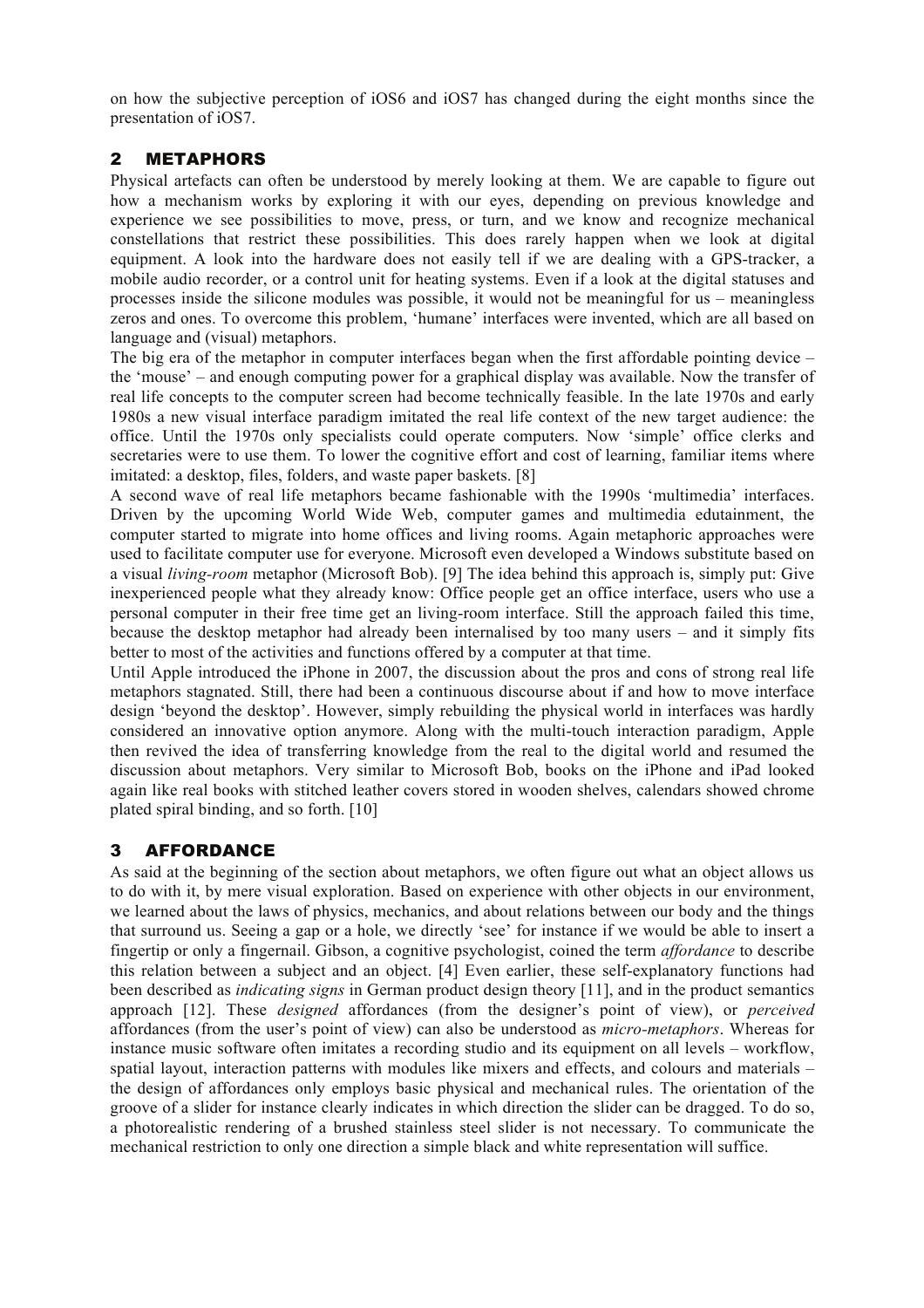Along with visibility, consistence, and feedback, creating *artificial affordances* used to be considered one of the key factors for self-explanatory, easy to use interfaces. [12] Following this theory, buttons indicate their 'clickability' by a bevel effect and for instance a ribbed surface indicates the 'dragable' corner that allows resizing a window. Both of these examples make use of moderate 3D-effects to create the desired affordances. This explains why the interface design community has been engaged in a heated debate about the trend towards *flat* design. To put it in simple terms, the main argument of the critics of flat design is: Without 3D-effects there are less affordances, therefore the interface is less self-explanatory, and the result is bad usability.

#### 4 CHANGING USERS

In 2001 Prensky introduced the term *Digital Natives* to describe a new generation of users who 'have spent their entire lives surrounded by and using computers, videogames, digital music players, video cams, cell phones, and all the other toys and tools of the digital age'. [5] While a lot of Prensky's claims are still valid today, some of his examples for the Native/Immigrant-divide show their age of more than a decade. In 2001 a Digital Native grew up using a cell phone. Today using a cell phone with hard keys is considered digital *naïve*. Today's Digital Natives use smart phones that combine all the different gadgets Prensky mentioned in a single mobile multi-touch device: 'computers, videogames, digital music players, video cams, cell phones'.

Anyone who ever saw a two-year-old child using an iPad can anticipate that a new generation of Digital Natives is on its way. However, also today's Digital Immigrants are different then ten years ago, they are a much more heterogeneous group than in 2001. There are those who were driven out of their analogue world by force – due to changes in their professional environment or by social peer pressure, and there are the ones who immigrated eagerly, attracted by the promises of the new digital world. Furthermore, a lot of today's Digital Immigrants have been immigrants for more than two decades now, so their 'analogue accent' becomes weaker and weaker. For them, a double click may feel already more 'natural' than cracking a nut or peeling an orange.

For both types of users, the second generation of Digital Natives and the assimilated Digital Immigrants, the idea that interfaces are being learned by transferring knowledge from the 'real' (i.e. analogue) world to the digital world may loose its dominance. Experienced Digital Immigrants rather transfer knowledge they previously acquired using *other* interfaces, as opposed to employing knowledge they acquired interacting with the physical world. [13] Children today learn and grow up in both worlds more or less *simultaneously*, which makes a strong and obvious metaphoric transfer between these worlds obsolete. But will it also make the small-scale metaphors behind designed affordances obsolete? Will a flat button do the same job as a bevelled one for second generation Natives and assimilated Immigrants?



*Figure 1. Old and new sliders of the unlock screen of Apple's iPhone: Strong affordances based on physical micro-metaphors (left). Weak affordances by only an arrow and a left to right animation effect (right)*

# 5 FLAT DESIGN VS. SKEUOMORPHISM

A skeuomorph, as defined by the Oxford Dictionary, is 'an object or feature which imitates the design of a similar artefact made from another material', or for the domain of 'computing': 'an element of a graphical user interface which mimics a physical object'. [2] The term had been used in archaeology for more than a centennial to describe for instance residues of typical forms of metal vessels found in copies that were made of clay instead of metal. [14] Recently the term 'skeuomorph' was frequently used to discredit Apple's design approach for mobile devices and its imitations of stitched leather, wooden shelves, etc. Traditionally, the esteem of imitations and fakes is not too high in the design community. Therefore, it came at no surprise that parts of the interface design community celebrated Microsoft's new version of *Windows Phone* in 2010, which was designed in a visually consequent flat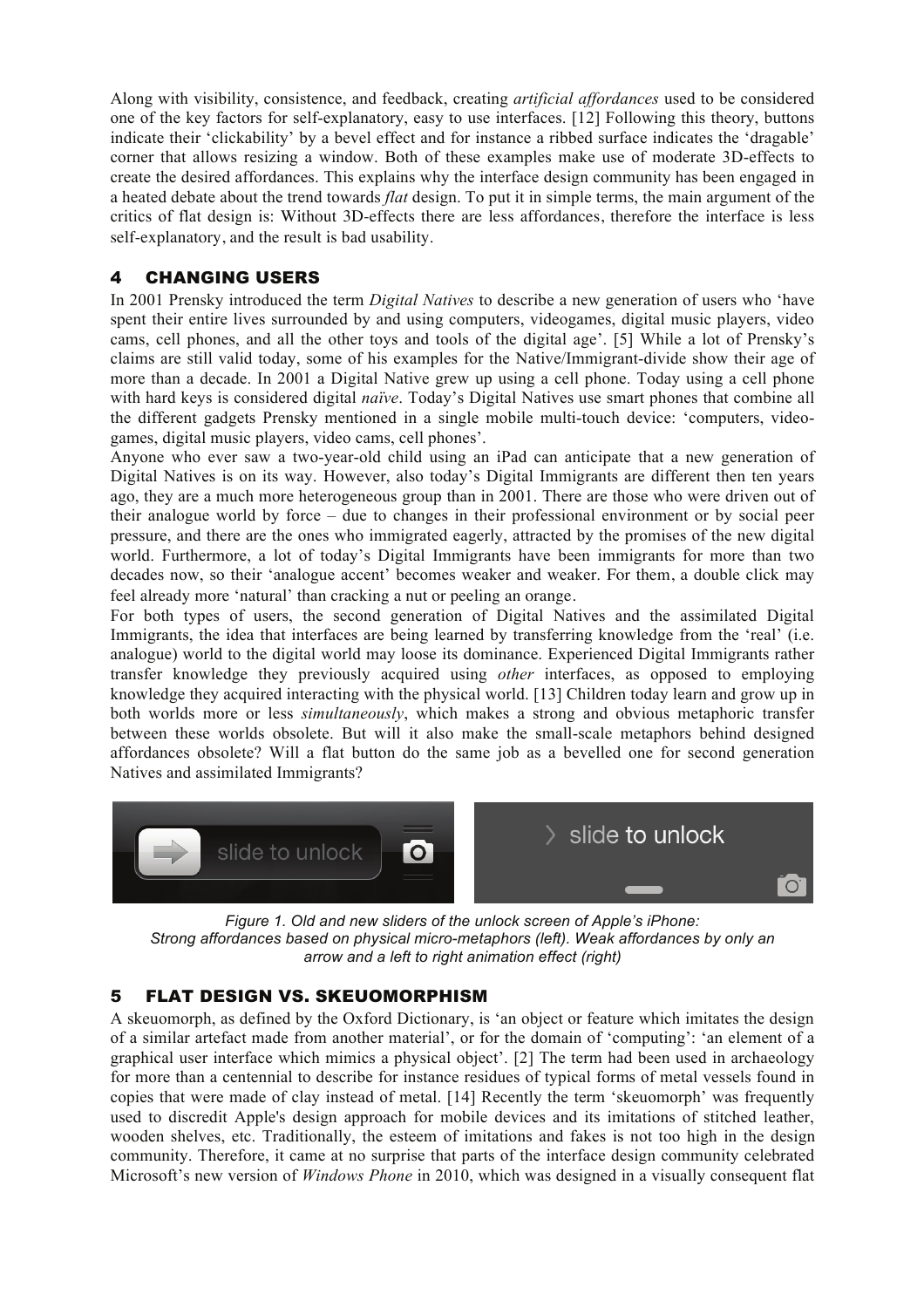and abstract style, reminding of classic (Swiss) typography. It is devoid of three-dimensional effects like bevel, emboss, or drop shadows, and it refrains from citing material of the physical world. Put positively, it solely employs solid colours and clear typography. However, also abstract interfaces like Windows Phone are based on citations originating from the non-digital world - in this case the source is the typographic style of the 1960s, as well as classic airport signage and guidance systems. [15] Whereas the use of faux leather and wood in digital interfaces can be considered as *kitsch*, the idea that there could be anything like 'authenticity' or 'honesty' in the design of digital interfaces is, strictly speaking, absurd. [15] There is no way of designing an interface appropriate to any material. Anything seen on a digital screen is based on metaphors and conventions. What might be perceived as a genuine digital look is the result of a long history of contingent design decisions that formed a visual tradition. These stereotypes of the digital world are reproduced regularly in Hollywood movies, where for instance password screens (to cancel the countdown) cite interfaces of the 1970s, displaying green type on a black screen.

#### 6 SURVEY ON IMAGE ATTRIBUTIONS

After Apple presented a preview of its 'flat' mobile operating system iOS7 on 10 June 2013, the author carried out a first survey only three days later, in order to document the very first impression the new interface design evoked. The same study was repeated eight months later, in order to document if and how images and attributions of both the old and the new interface have changed over time. The studies were to provide insights on how users of mobile devices adapt to a rather radical redesign measure and how the perception of the two interface versions changed after eight months of exposure to the new iOS. After the survey informal discussions were held in order to gain insights that would help to analyse and interpret the results. Both surveys used the same semantic differential to sample associations attributed to both the new and the old interface. The bipolar pairs, polled on a five point scale, were:

- professional amateur
- happy sad
- tactile not tactile
- $\bullet$  cheap expensive
- $\bullet$  grown up childlike loud – quite
- natural artificial
- $\bullet$  serious fun
- finished unfinished
- dynamic calm

Before the questionnaires where distributed, screenshots of iOS6 and iOS7 where displayed by a projector. Both surveys where conducted in regular classes of a Bachelor and Master program in Business Communication Management. In the first survey 34 students took part, in the second 69 different students of the same program in the same semester. Age was between 19 and 42, with a median of 27 years. Only 24% of the participants were male. Hence, social background, age, and gender distribution are far from being representative for average population. However, the fact that the participants' smart-phone use is clearly above average leads to higher relevance in the target group of smart-phone users: 91% of the participants owned a smart-phone (49% an Apple iPhone). Only 9% use a classic cell phone with hard keys.

# 7 SELECTED RESULTS

The informal discussions after the survey revealed some unexpected connotations of the terms used in the semantic differential. Usually this can be realised and avoided by conducting a pre-test, which in this case was not possible, because the goal was to preserve the impression the participants had after they saw the new iOS for the very first time. The parameter 'cheap – expensive' was intended to relate to the look-and-feel of the interfaces. However, the discussion revealed that many participants confused interface and overall brand, stating that 'Apple is always expensive'. Also the 'finished –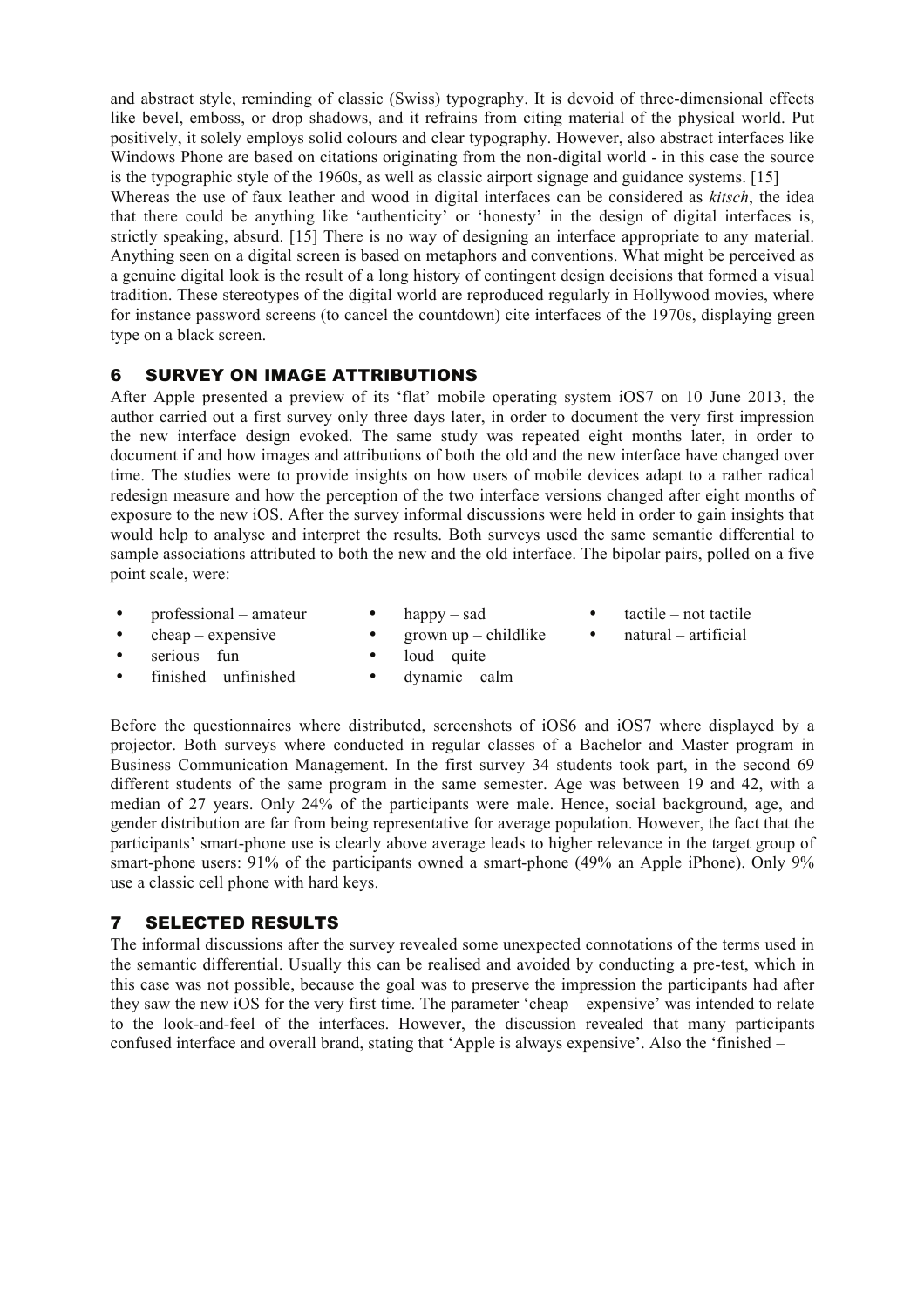

*Figure 2. Trends and differences in attributions to iOS6 (dotted) and iOS7*

unfinished' pair was not understood in the intended sense. Again it was intended solely as a description of the look of the interface, the discussion revealed that 'finished – unfinished' was often confused with product age. Then the evaluation of the questionnaires revealed that often the pair 'tactile – not tactile' had been skipped. Obviously a lot of the participants had problems understanding the meaning of 'tactile' in this context. This is why the mentioned parameters were not used in the results.

Unsurprisingly, in both surveys the very colourful iOS7 was attributed more 'fun' and 'childlike' than the skeuomorph iOS6. Correspondingly, iOS6 was rated more 'grown-up', and 'serious' (see figure 2 a and f). Whereas older students (aged 27 to 42, median = 29 years) do not see too much difference between the two versions of iOS, the younger students (aged 19 to 26, median = 23 years) rate them more extremely different (see figure 2e). After only eight months, the novelty effect already seems to wear off: The new iOS7 drifted towards 'serious' and 'grown up', and the old iOS6 was rated more 'fun' than before (see fig. 2a and f). This trend is even stronger in the female part of the participants. In the male part only the old iOS6 moved from clearly 'serious' towards more 'fun', whereas the perception of iOS7 almost remained unchanged (see fig. 2 a, b, c, d).

Also subjective expressions of opinion were stronger in the informal discussion after the first survey: 'too garish and loud', 'looks like a toy', etc. In a smart-phone context a 'fun – serious' scale does not have a clear positive – negative connotation. However, 'childlike – grown up' does have positive – negative implications. It comes to no surprise that the iOS7's rating as rather 'childlike' stems mainly from Android users, whereas iOS7 users rate their operating system of choice even a bit more 'grown up' than the old iOS6 (see fig. 2f and g).

As expected, the abstract and 'garish' iOS7 is rated more 'artificial' (see fig. 2h), whereas iOS6, which cites natural material like wood, leather, and felt, is rated more 'natural'. However, both surprisingly show a trend towards 'natural'. In the case of iOS7 this might be due to a habituation effect. The users simply got used to the vibrant colours. An interesting fact is that Apple and Android users rate the old iOS6 almost equally neutral (between 'artificial' and 'natural), whereas they rate the new iOS7 more extremely different (see fig. 2i, which shows an average of both surveys by user type). This is probably due to the rather negative connotation that 'artificial' has today (compare: 'artificial flavour' vs. 'natural grown'). Therefore Android users will rate an Apple OS more easily 'artificial', i.e. in a negative way, whereas Apple users will want to avoid negative connoted ratings – even if they actually like the 'artificial' look.

# 8 CONCLUSION AND OUTLOOK

Of course a survey based on subjective impression does not produce any knowledge about the actual learnability or usability of the examined products. This could only be achieved in a more objective way by user testing. Still, the clear trend that iOS7 becomes more accepted as a 'serious' and